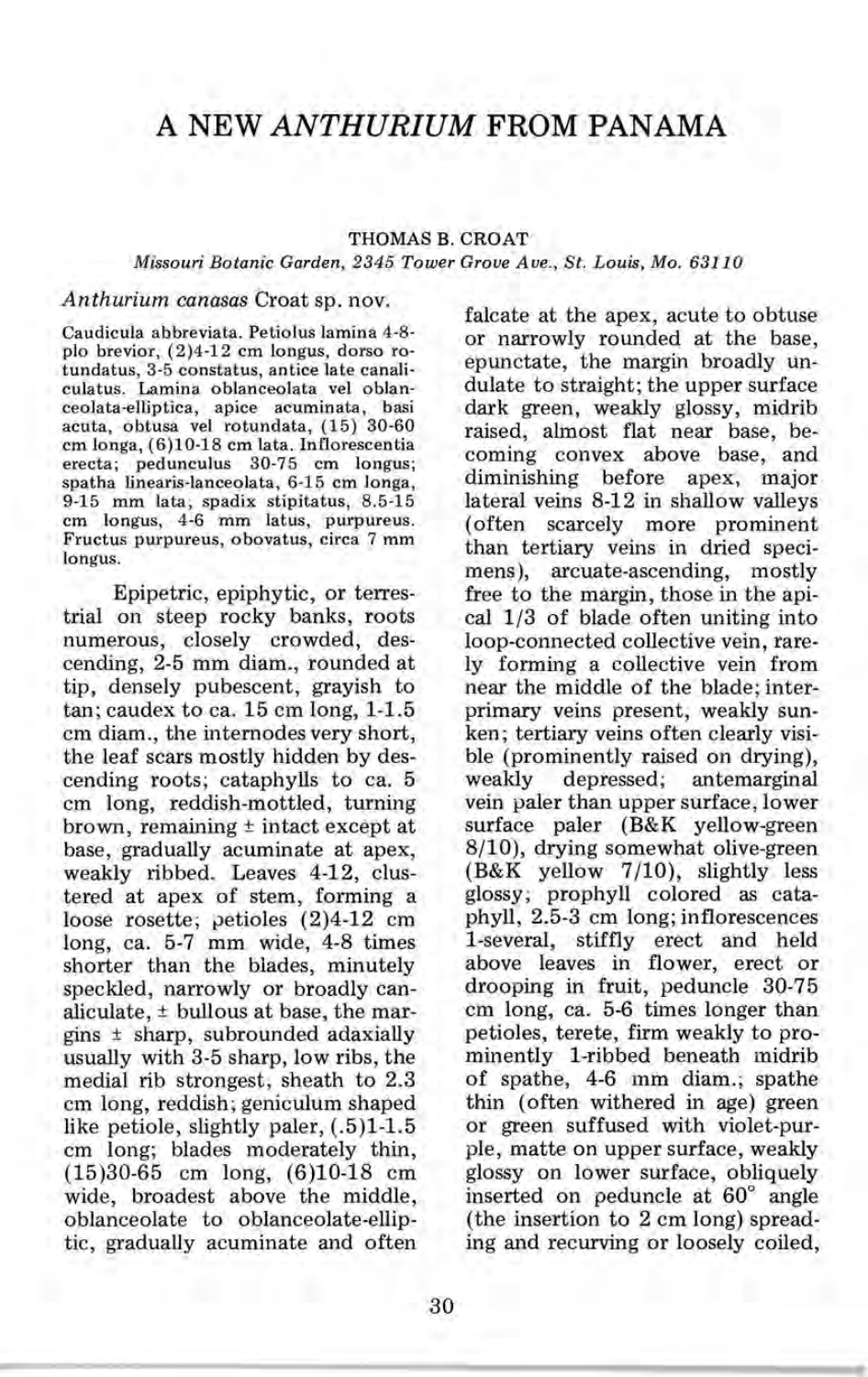

*Anthurium canasas* Croat

6-9.5 cm long, 9-15 mm wide, broadest just above the point of attachment, linear-Ianceolate, narrowly acuminate at apex (the acumen inrolled) the margins joining on front side of the peduncle at 40- 50° angle, the veins obscure, the midrib weakly raised beneath, stipe green, ca. 8-12 mm long at back, 22-30 mm long in front, 3.5-4 mm diam.; spadix violet-purple (B&K red-purple 2/10), narrowly cylindroid-tapered, 8.5-15 cm long, 4-6 mm diam. at base, 2.5-3 mm diam. at apex; flowers protogynous, the principle spiral right-handed, 4-5 flowers visible in right-hand spiral, 7-10 visible in left-hand spiral.

The apex square, 2.5 to 3.0 mm wide in both axes, the sides weakly sigmoid; tepals matte, weakly punctate, minutely papillate, the lateral tepals 1.3-1.8 mm diam., with inner margins broadly convex to straight to concave, the alternate pair with inner margins concave; the space between the tepals oval to subquadrangular, .6-1.0 mm long in direction of axis, .9-1.4 mm wide perpendicular to axis of spadix; pistil not at all emergent, exposed from earliest stages of development, green becoming violet-purple, the stigma ellipsoid when open, .6 mm long, .2 mm wide; stamens emerging in a slow progression from base, those in all but the leading 3-5 spirals completely developed; anthers cream, ca . .4-5 mm long, .8-9 mm wide, held just above the edge of the tepals, inclined slightly inward, forming a close circle around the stigma, pollen white.